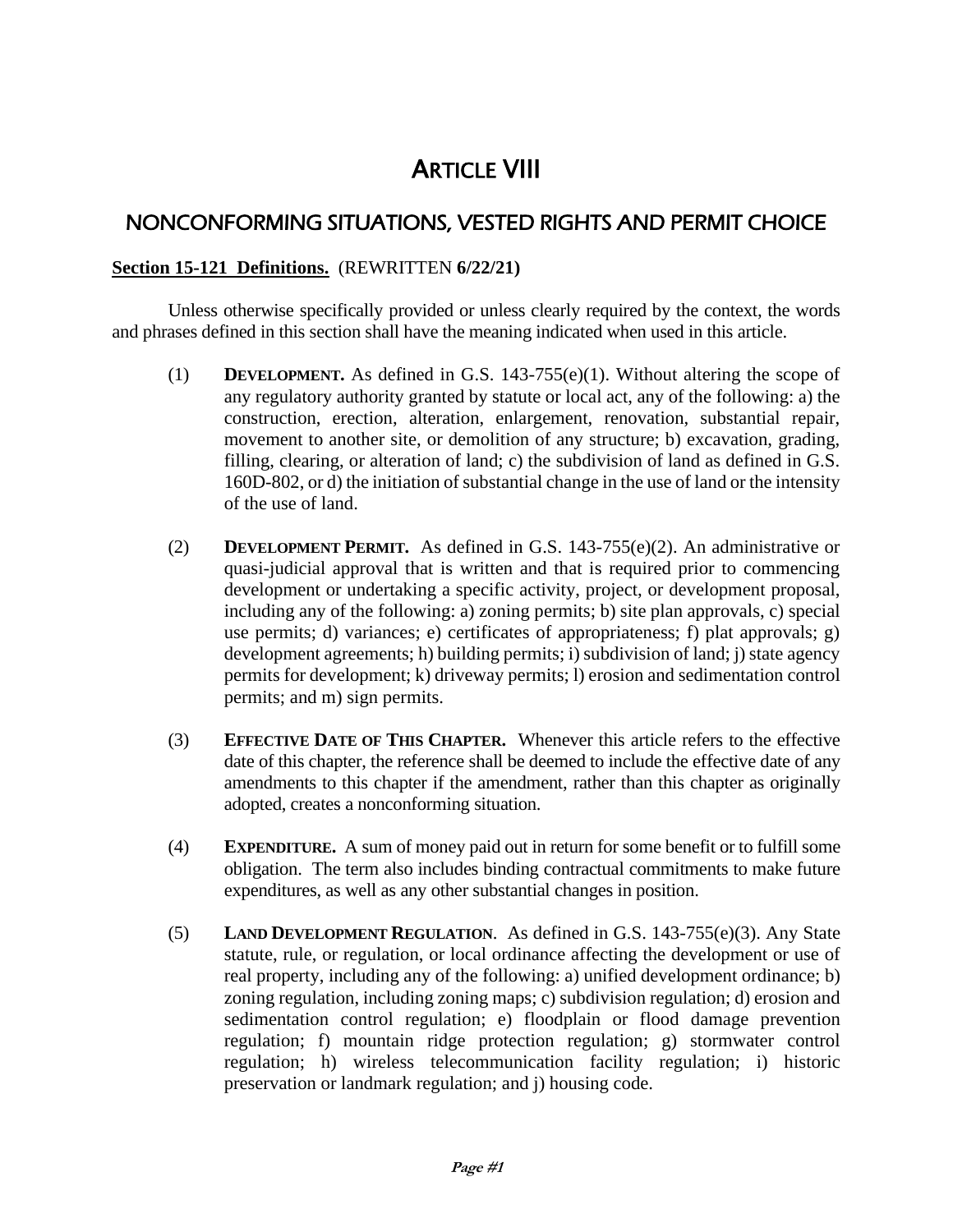- (6) **MULTI-PHASED DEVELOPMENT.** A development that is submitted for development permit approval to occur in more than one phase and subject to a master development plan with committed elements showing the type and intensity of use of each phase.
- (7) **NONCONFORMITY DIMENSIONAL.** A nonconforming situation that occurs when the height, size, or minimum floor space of a structure or the relationship between an existing building or buildings and other buildings or lot lines does not conform to the regulations applicable to the district in which the property is located.
- (8) **NONCONFORMING LOT.** A lot existing at the effective date of this chapter (and not created for the purposes of evading the restrictions of this chapter) that does not meet the minimum area requirement of the district in which the lot is located.
- (9) **NONCONFORMING PROJECT.** Any structure, development, or undertaking that is incomplete at the effective date of this chapter and would be inconsistent with any regulation applicable to the district in which it is located if completed as proposed or planned.
- (10) **NONCONFORMING SIGN.** A sign (see Section 15-270 for definition) that, on the effective date of this chapter does not conform to one or more of the regulations set forth in this chapter, particularly Article XVII, Signs.
- (11) **NONCONFORMING SITUATION.** A situation that occurs when, on the effective date of this chapter, an existing lot or structure does not conform to one or more of the regulations applicable to the district in which the lot or structure is located. Among other possibilities, a nonconforming situation may arise because a lot does not meet minimum acreage requirements, because structures exceed maximum height limitations, because the relationship between existing buildings and the land (in such matters as density and setback requirements) is not in conformity with this chapter, because signs do not meet the requirements of Article XVII of this chapter, or because land or buildings are used for purposes made unlawful by this chapter.
- (12) **NONCONFORMING USE.** A nonconforming use that occurs when property is used for a purpose or in a manner made unlawful by the use regulations applicable to the district in which the property is located. (For example, a commercial office building in a residential district may be a nonconforming use.) The term also refers to the activity that constitutes the use made of the property. (For example, all the activity associated with running a bakery in a residentially zoned area is a nonconforming use.)
- (13) **SITE SPECIFIC VESTING PLAN.** An approved plan that describes, with reasonable certainty, using a combination of graphic illustrations and written notes, the type and intensity of use for a specific parcel or parcels of property located within the Town's planning jurisdiction. Conditional districts, planned unit developments,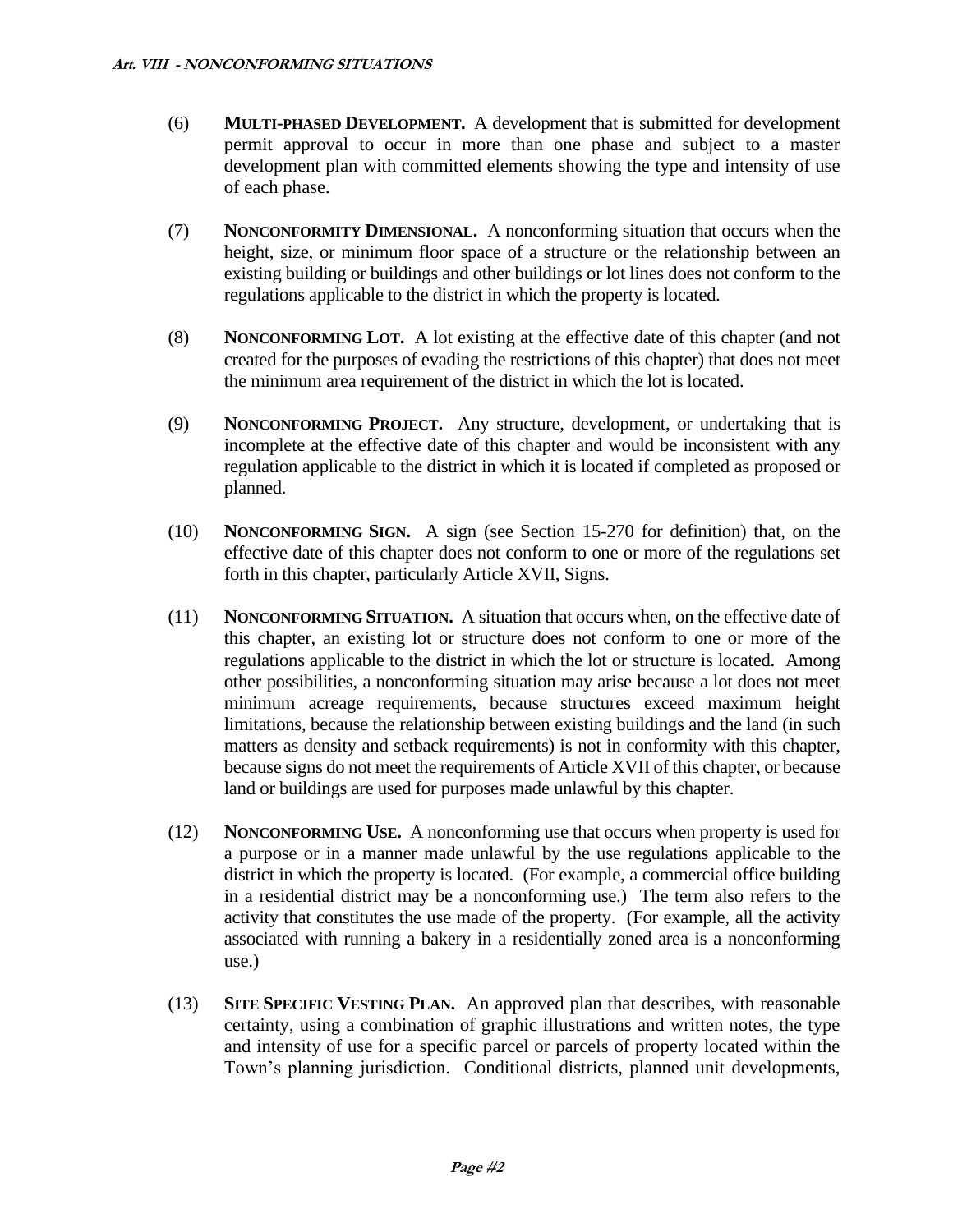special use permits and zoning permits can be approved as site specific vesting plans in accordance with G.S. 160D-108.

- (14) **SUBSTANTIALLY COMMENCED.** Substantial commencement of work shall be determined by the administrator based on any of the following:
	- (1) The development has received and maintained a valid erosion and sedimentation control permit and conducted grading activity on a continuous basis and not discontinued it for more than thirty (30) days;
	- (2) The development has installed substantial on-site infrastructure; or
	- (3) The development has received and maintained a valid building permit for the construction and approval of a building foundation.

Even if work has substantially commenced, a development approval still expired is development work is intentionally and voluntarily discontinued for a period of not less than 24 consecutive months, as calculated and tolled pursuant to G.S. 160D-108.following:

(15) **VESTED RIGHTS.** A vested right shall be deemed established upon the valid approval of the Town Council, board of adjustment or administrator of a site specific development plan. The approval authority may approve a site specific development plan upon such terms and conditions as may be reasonably necessary to protect the public health, safety and welfare. Such conditional approval shall result in a vested right being established; provided, that failure to satisfy any of the terms and conditions so imposed will result in forfeiture of vested rights. A site specific development plan shall be deemed approved as of the effective date of the approval authority's final action or adoption of an ordinance relating thereto.

(16) **VESTED RIGHTS, COMMON LAW.** A statutory vested right is a validity period for a particular development approval. While the approval is valid, subsequent changes to the development regulations do not apply to the valid approval.

### **Section 15-122 Continuation of Nonconforming Situations and Completion of Nonconforming Projects.**

(a) Nonconforming situations that were otherwise lawful on the effective date of this chapter may be continued, subject to the restrictions and qualifications set forth in Section 15-123 through 15-129.

(b) Nonconforming projects may be completed only in accordance with the provisions of Section 15-128.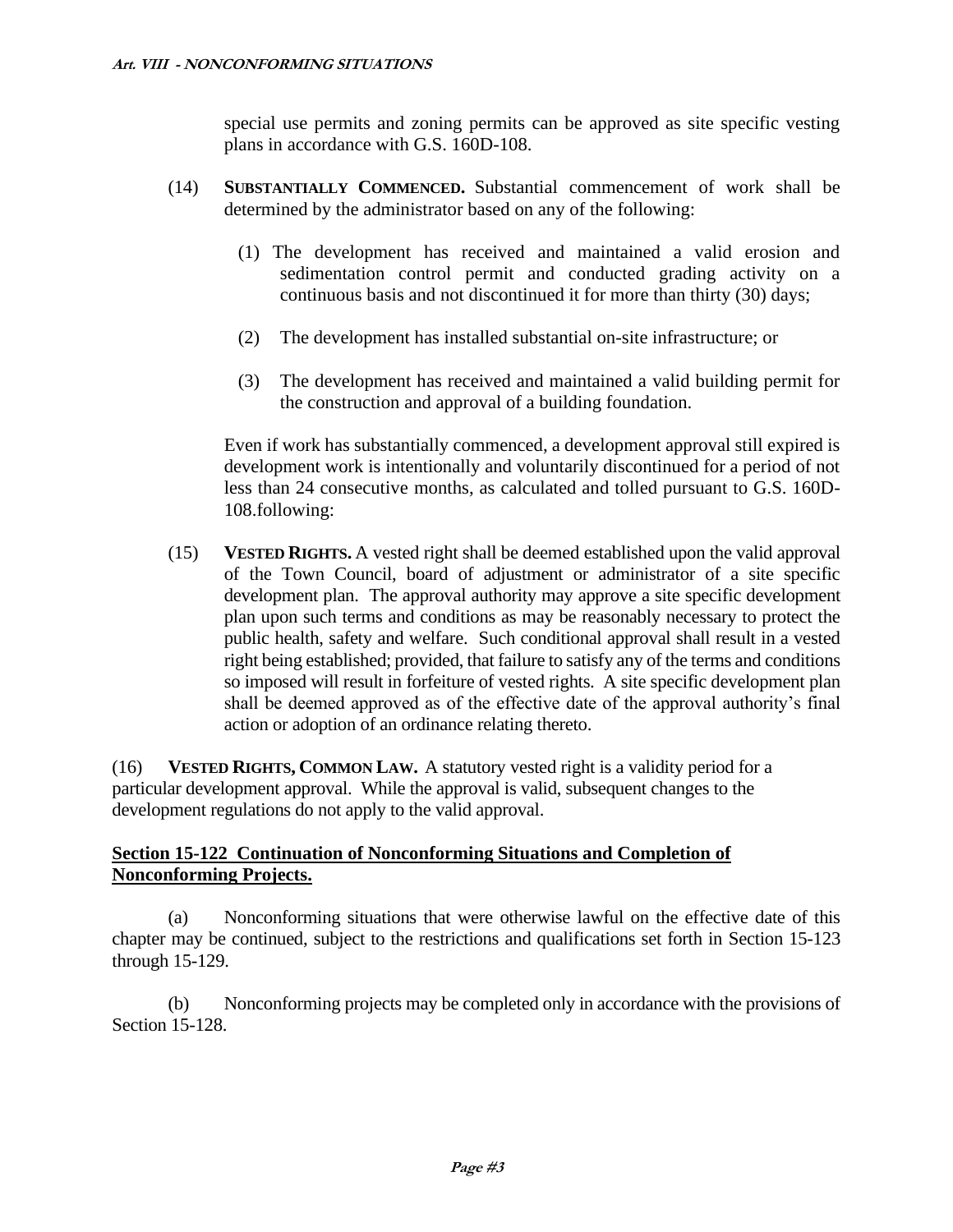### **Section 15-123 Nonconforming Lots.**

(a) When a nonconforming lot can be used in conformity with all of the regulations applicable to the intended use, except that the lot is smaller than the required minimums set forth in Section 15-181, then the lot may be used as proposed just as if it were conforming. However, no use (e.g., a duplex) that requires a greater lot size than the established minimum lot size for a particular zone is permissible on a nonconforming lot.

(b) When the use proposed for a nonconforming lot is one that is conforming in all other respects but the applicable setback requirements (Section 15-184) cannot reasonably be complied with, then the entity authorized by this chapter to issue a permit for the proposed use (the administrator, board of adjustment, or Town Council) may allow deviations from the applicable setback requirements if it finds that:

- (1) The property cannot reasonably be developed for the use proposed without such deviations;
- (2) These deviations are necessitated by the size or shape of the nonconforming lot; and
- (3) The property can be developed as proposed without any significantly adverse impact on surrounding properties or the public health or safety.

(c) For purposes of subsection (b), compliance with applicable building setback requirements is not reasonably possible if a building that serves the minimal needs of the use proposed for the nonconforming lot cannot practicably be constructed and located on the lot in conformity with such setback requirements. However, mere financial hardship does not constitute grounds for finding that compliance is not reasonably possible.

(d) This section applies only to undeveloped nonconforming lots. A lot is undeveloped if it has no substantial structures upon it. A change in use of a developed nonconforming lot may be accomplished in accordance with Section 15-126.

(e) Subject to the following sentence, if, on the date this section becomes effective, an undeveloped nonconforming lot adjoins and has continuous frontage with one or more other undeveloped lots under the same ownership, then neither the owner of the nonconforming lot nor his successors in interest may take advantage of the provisions of this section. This subsection shall not apply to a nonconforming lot if a majority of the developed lots located on either side of the street where such lot is located and within 500 feet of such lot are also nonconforming. The intent of this subsection is to require nonconforming lots to be combined with other undeveloped lots to create conforming lots under the circumstances specified herein, but not to require such combination when that would be out of character with the way the neighborhood has previously been developed.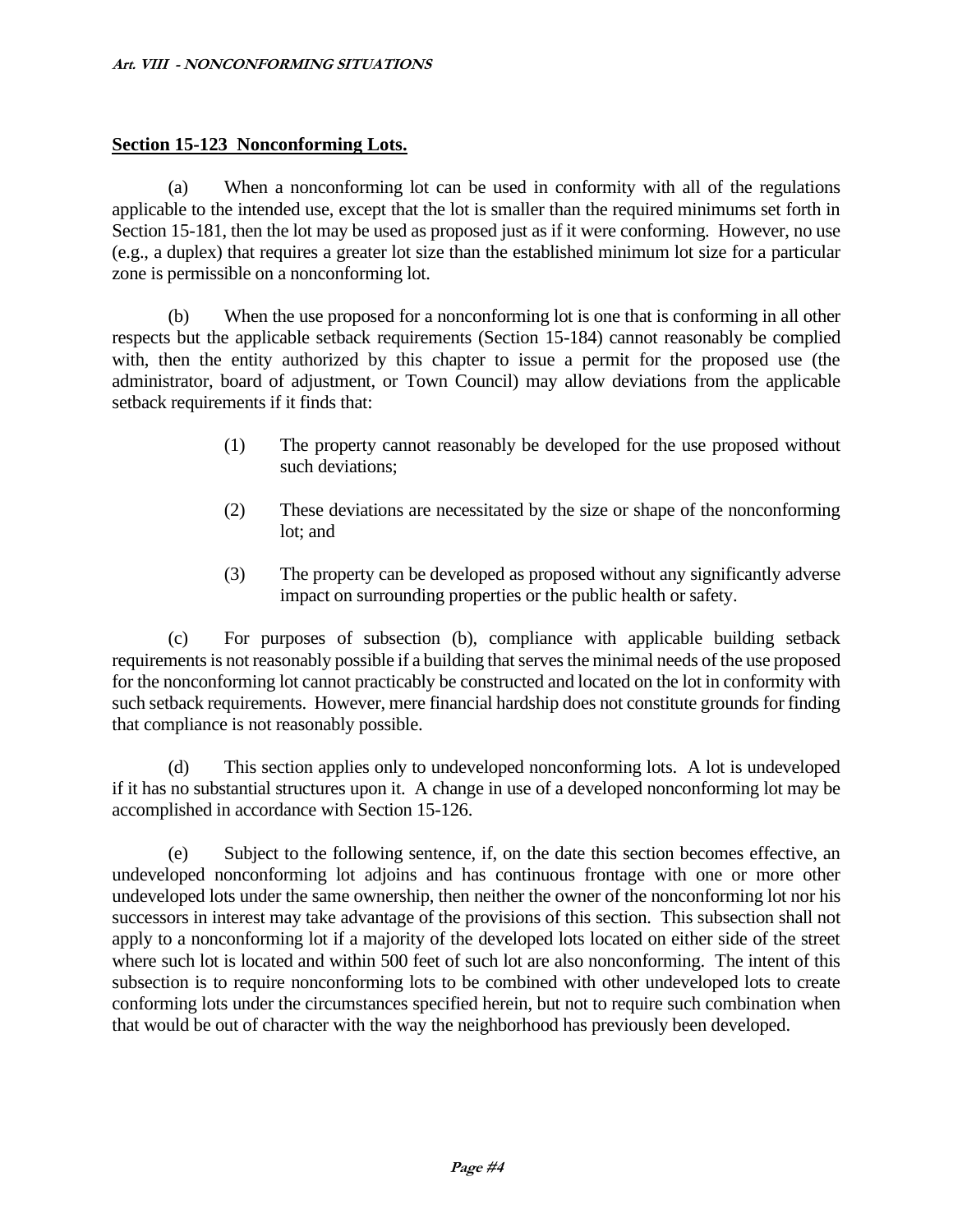### **Section 15-124 Extension or Enlargement of Nonconforming Situations.**

(a) Except as specifically provided in this section, no person may engage in any activity that causes an increase in the extent of nonconformity of a nonconforming situation. In particular, physical alteration of structures or the placement of new structures on open land is unlawful if such activity results in:

- (1) An increase in the total amount of space devoted to a nonconforming use; or
- (2) Greater nonconformity with respect to dimensional restrictions such as setback requirements, height limitations or density requirements or other requirements such as parking requirements.

(b) Subject to subsection (d) a nonconforming use may be extended throughout any portion of a completed building that, when the use was made nonconforming by this chapter, was manifestly designed or arranged to accommodate such use. However, subject to Section 15-128 (authorizing the completion of nonconforming projects in certain circumstances), a nonconforming use may not be extended to additional buildings or to land outside the original building.

(c) Subject to Section 15-128 (authorizing the completion of nonconforming projects in certain circumstances), a nonconforming use of open land may not be extended to cover more land than was occupied by that use when it became nonconforming, except that a use that involves the removal of natural materials from the lot (e.g., a quarry) may be expanded to the boundaries of the lot where the use was established at the time it became nonconforming if ten percent or more of the earth products had already been removed at the effective date of this chapter.

(d) The volume, intensity, or frequency of use or property where a nonconforming situation exists may be increased and the equipment or processes used at a location where a nonconforming situation exists may be changed if these or similar changes amount only to changes in the degree of activity rather than changes in kind and no violations of other paragraphs of this section occur.

(e) Notwithstanding subsection (a), when one single-family detached residence is located on a lot and that residence (i) constitutes a non-conforming use where it is located, or (ii) is located on a lot that is nonconforming in terms of size, or (iii) is non-conforming with respect to the dimensional or parking requirements of this chapter, then such single-family residence may be enlarged or replaced with another single-family residence of a larger size, so long as: **(Amended 5/21/02; 6/22/21)**

> (1) The enlargement or replacement does not create new non-conformities or increase the extent of existing non-conformities with respect to dimensional, parking or other requirements; and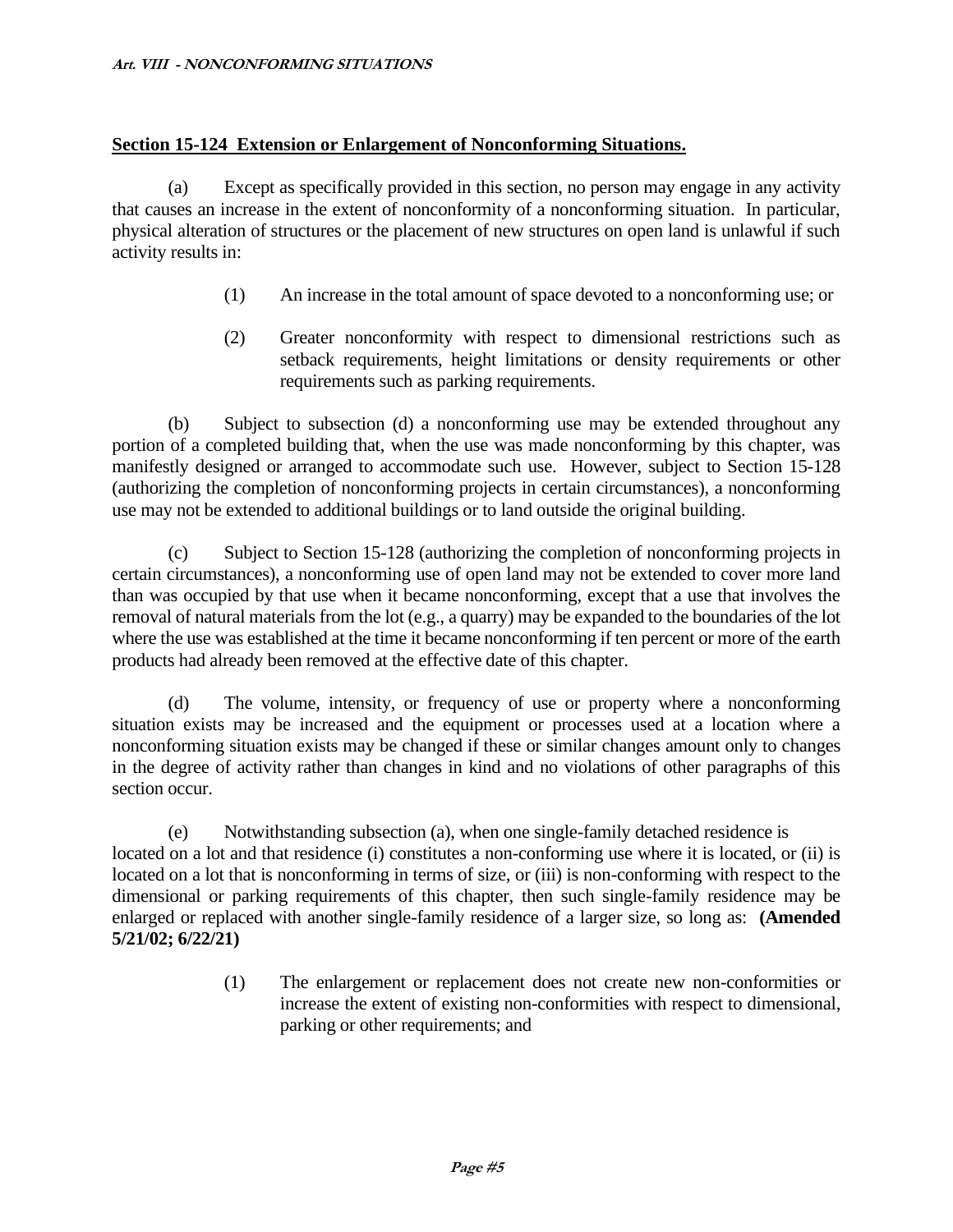- (2) The square footage of heated floor space within the enlarged or replacement house does not exceed that of the original house by more than 50% or 500 square feet, whichever is greater; and
- (3) If the original house is replaced, the original house is removed from the lot.

(e1) Notwithstanding subsection (a), when more than one single-family residences are located on a single lot, and such structures (i) constitute non-conforming uses where they are located, or (ii) are located on a lot that is nonconforming in terms of size or density, or (iii) are non-conforming with respect to the dimensional or parking requirements of this chapter, any of such residential structures may be enlarged or replaced with another single-family residential structure of a larger size, so long as: **(Amended 5/21/02; 6/22/21)**

- (1) The enlargement or replacement does not create new non-conformities or increase the extent of existing non-conformities with respect to dimensional, parking or other requirements; and
- (2) The square footage of heated floor space within the enlarged or replacement house does not exceed that of the original house by more than 50% or 500 square feet, whichever is greater; and
- (3) If the original house is replaced, the original house is removed from the lot.

(f) Notwithstanding subsection (a), whenever: (i) there exists a lot with one or more structures on it; and (ii) a change in use that does not involve any enlargement of a structure is proposed for such lot; and (iii) the parking requirements of Article XVIII that would be applicable as a result of the proposed change cannot be satisfied on such lot because there is not sufficient area available on the lot that can practicably be used for parking, then the proposed use shall not be regarded as resulting in an impermissible extension or enlargement of a nonconforming situation. However, the applicant shall be required to comply with all applicable parking requirements that can be satisfied without acquiring additional land, and shall also be required to obtain satellite parking in accordance with Section 15-297 if: (i) parking requirements cannot be satisfied on the lot with respect to which the permit is required; and (ii) such satellite parking is reasonably available. If such satellite parking is not reasonably available at the time the special use permit-A or special use permit-B is granted, then the permit recipient shall be required to obtain it if and when it does become reasonably available. This requirement shall be a continuing condition of the permit.

(g) A nonconforming use that operates within an enclosed building may expand one time by enlarging the building within which the use is conducted or by expanding within a building where an extension is not otherwise allowed under subsection (b), so long as: **(AMENDED 6/15/86)**

- (1) The area of the enlargement of the nonconforming use does not exceed the maximums established below:
	- a. If the gross floor area previously occupied by the nonconforming use does not exceed 1,000 square feet, then the maximum expansion shall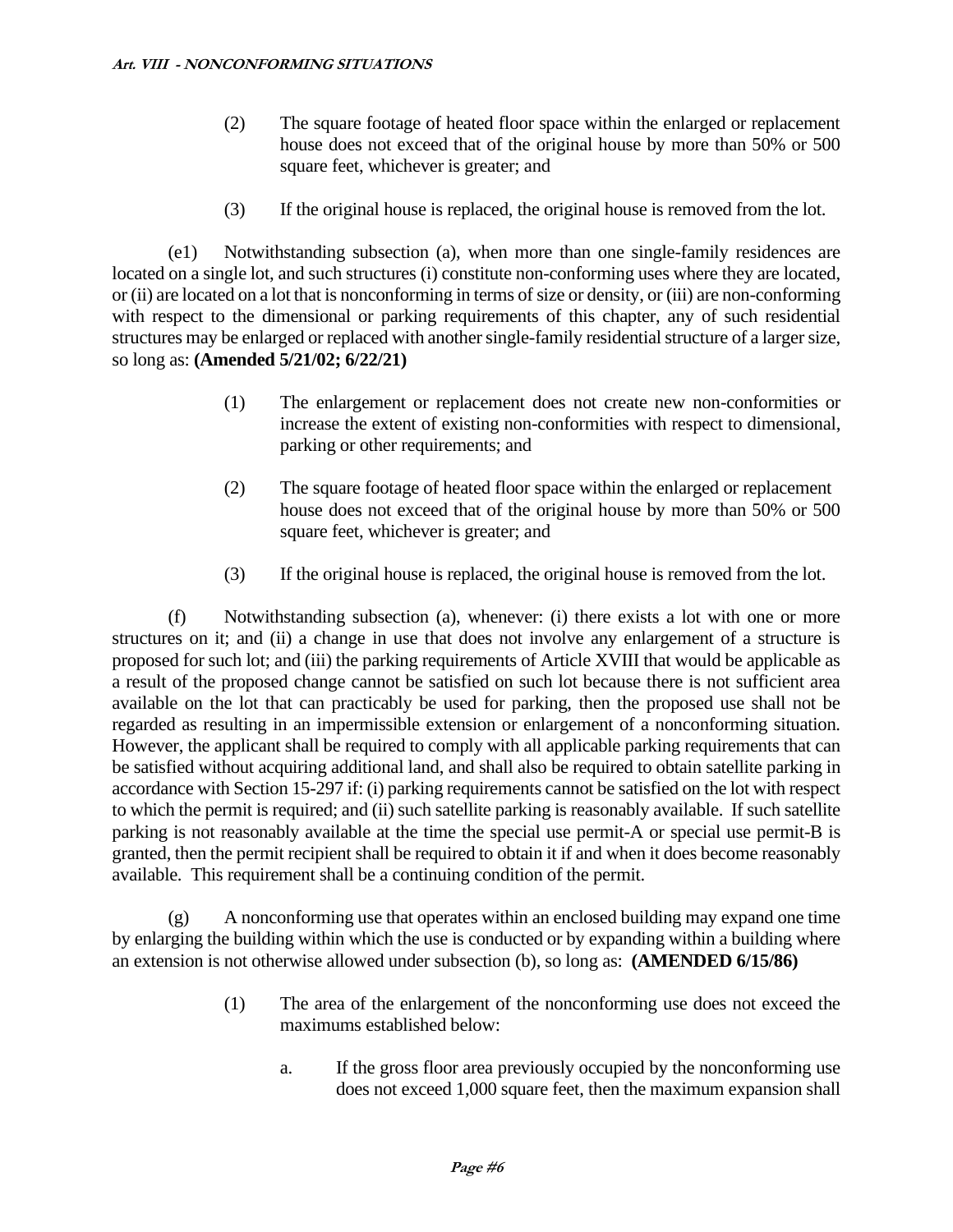be equal to 100% of the gross floor area previously occupied by the nonconforming use.

- b. If the gross floor area previously occupied by the nonconforming use is between 1,001 and 5,000 square feet, then the maximum expansion shall be equal to 1,000 square feet plus 35% of the difference between the gross floor area previously occupied by the nonconforming use and 1,000 square feet.
- c. If the gross floor area previously occupied by the nonconforming use exceeds 5,000 square feet, then the maximum expansion shall be equal to 2,400 square feet plus 25% of the difference between the gross floor area previously occupied by the nonconforming use and 5,000 square feet. However, in no case may the gross floor area of the expansion exceed 5,000 square feet.
- (2) No additional outside storage is associated with the expansion; and
- (3) The nonconforming use, when expanded, does not generate noise that tends to have an annoying or disruptive effect upon (i) uses located outside the immediate space occupied by the nonconforming use if that is one of several located on a lot; or (ii) uses located on adjacent lots; and
- (4) At least "B" level screening is provided in conjunction with the expansion ("A" level screening shall be provided if required under Article XIX); and
- (5) The expansion does not involve the addition of any new drive-in windows; and
- (6) A permit authorizing the expansion is issued by the board of adjustment, unless the expansion is proposed in connection with a development that otherwise requires a special use permit-A, in which case the permit must be issued by the Town Council. Such a permit may be issued only if the board finds that the proposed expansion satisfies the foregoing requirements and that:
	- a. All of the applicable requirements of this chapter that can reasonably be complied with will be complied with. Compliance with a requirement of this chapter is not reasonably possible if compliance cannot be achieved without adding additional land to the lot where the nonconforming situation is maintained or moving a substantial structure that is on a permanent foundation. Mere financial hardship caused by the cost of meeting such requirements as paved parking does not constitute grounds for finding that compliance is not reasonably possible. And in no case may an applicant be given permission pursuant to this subsection to construct a building or add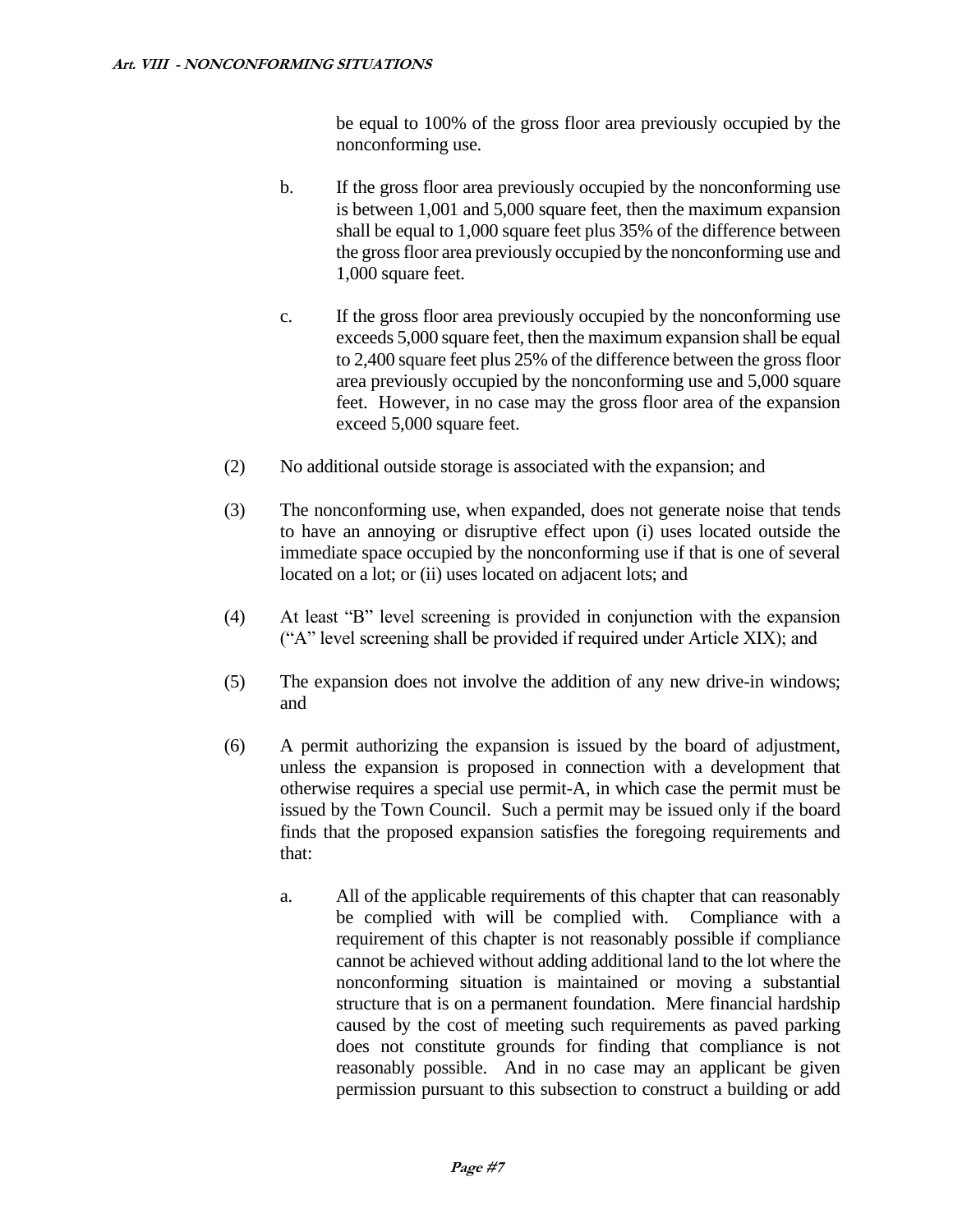to an existing building if additional dimensional nonconformities (including parking nonconformities) would thereby be created; and

b. On balance, the benefits to the neighborhood that result from the improvements required under this subsection in conjunction with the expansion of a nonconforming use outweigh the disadvantages inherent in the expansion of a nonconforming use.

(h) Notwithstanding subsection (a), an expansion of a building intended to be used for the provision of emergency services (use classification 13.000) which is nonconforming with respect to setback requirements, whereby the expanded building will be no closer than the existing building to the lot line or the street right-of-way line or centerline with respect to which the existing building is nonconforming, shall not constitute an increase in the extent of nonconformity or a nonconforming situation, provided that to take advantage of this provision, the permit required for the expansion shall be a special use permit-A notwithstanding anything to the contrary in the table of permissible uses. **(AMENDED 06/07/88)**

### **Section 15-125 Repair, Maintenance and Reconstruction.**

(a) Minor repairs to and routine maintenance of property where nonconforming situations exist are permitted and encouraged. Major renovation, i.e., work estimated to cost more than twenty-five percent of the appraised valuation of the structure to be renovated may be done only in accordance with a zoning permit issued pursuant to this section.

(b) If a structure located on a lot where a nonconforming situation exists is damaged to an extent that the costs of repair or replacement would exceed twenty-five percent of the appraised valuation of the damaged structure, then the damaged structure may be repaired or replaced only in accordance with a zoning permit issued pursuant to this section. This subsection does not apply to structures used for single-family residential purposes, which structures may be reconstructed pursuant to a zoning permit just as they may be enlarged or replaced as provided in subsection 15-124(e).

- (c) For purposes of subsections (a) and (b):
	- (1) The "cost" of renovation or repair or replacement shall mean the fair market value of the materials and services necessary to accomplish such renovation, repair, or replacement.
	- (2) The "cost" of renovation or repair or replacement shall mean the total cost of all such intended work, and no person may seek to avoid the intent of subsection (a) or (b) by doing such work incrementally.
	- (3) The "appraised valuation" shall mean either the appraised valuation for property tax purposes, updated as necessary by the increase in the consumer price index since the date of the last valuation, or the valuation determined by a professionally recognized property appraiser.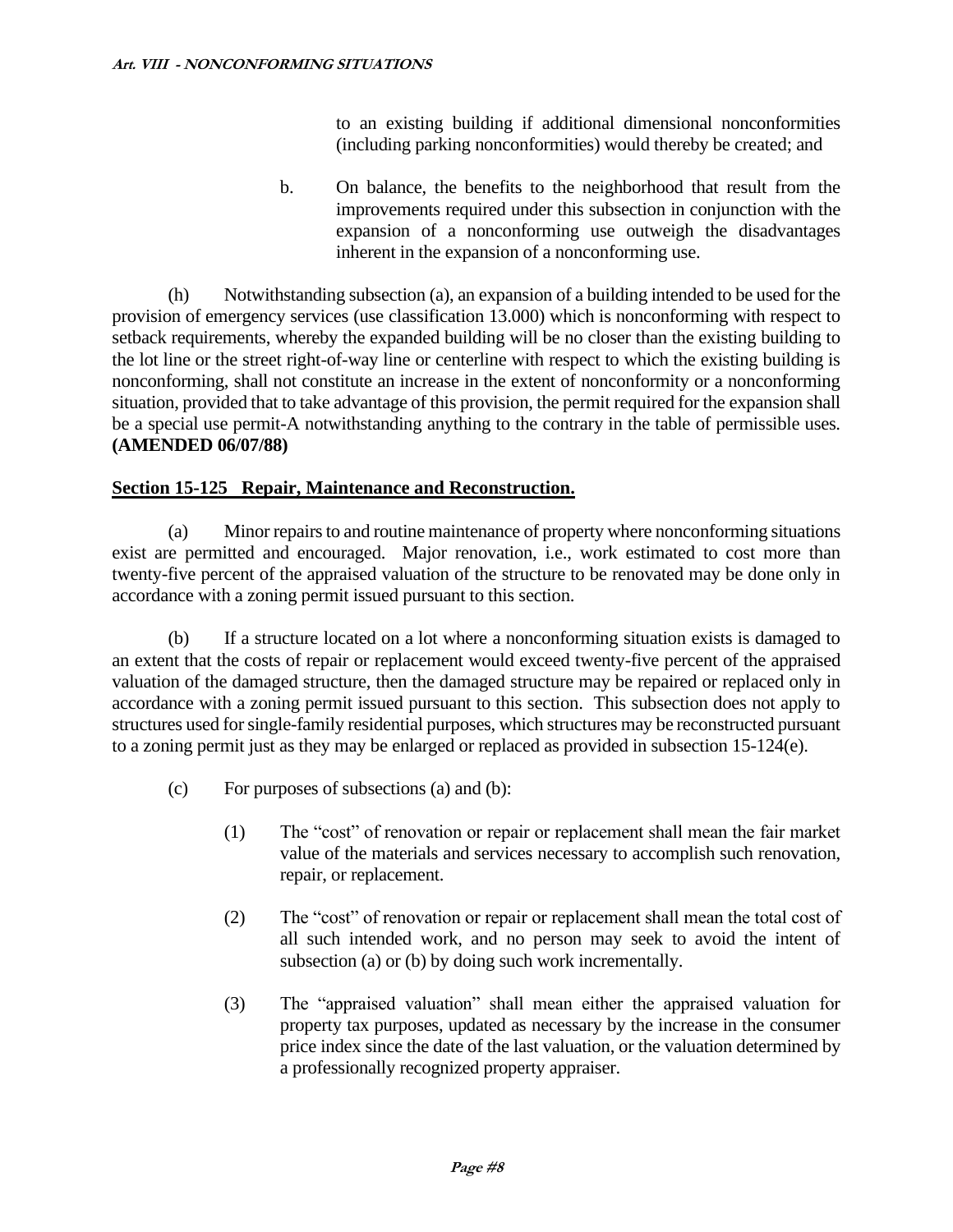(d) The administrator shall issue a permit authorized by this section if the administrator finds that, in completing the renovation, repair or replacement work:

- (1) No violation of Section 15-124 will occur; and
- (2) The permittee will comply to the extent reasonably possible with all provisions of this chapter applicable to the existing use, (except that the permittee shall not lose his right to continue a nonconforming use or a nonconforming level of residential density). **(AMENDED 11/26/85)**

Compliance with a requirement of this chapter is not reasonably possible if compliance cannot be achieved without adding additional land to the lot where the nonconforming situation is maintained or moving a substantial structure that is on a permanent foundation. Mere financial hardship caused by the cost of meeting such requirements as paved parking does not constitute grounds for finding that compliance is not reasonably possible.

### **Section 15-126 Change In Use of Property Where a Nonconforming Situation Exists.**

(a) A change in the use of property (where a nonconforming situation exists) that is sufficiently substantial to require a new special use permit-A, special use permit-B, or zoning permit in accordance with Section 15-46 may not be made except in accordance with subsection (b) through (d). However, this requirement shall not apply if only a sign permit is needed. **(AMENDED 4/27/82)**

(b) If the intended change in use is to a principal use that is permissible in the district where the property is located, and all of the other requirements of this chapter applicable to that use can be complied with, permission to make the change must be obtained in the same manner as permission to make the initial use of a vacant lot. Once conformity with this chapter is achieved, the property may not revert to its nonconforming status.

(c) If the intended change in use is to a principal use that is permissible in the district where the property is located, but all of the requirements of this chapter applicable to that use cannot reasonably be complied with, then the change is permissible, if the entity authorized by this chapter to issue a permit for that particular use (the administrator, board of adjustment, or Town Council) issues a permit authorizing the change. This permit may be issued if the permit-issuing authority finds, in addition to any other findings that may be required by this chapter, that:

- (1) The intended change will not result in a violation of Section 15-124; and
- (2) All of the applicable requirements of this chapter that can reasonably be complied with will be complied with. Compliance with a requirement of this chapter is not reasonably possible if, among other reasons, compliance cannot be achieved without adding additional land to the lot where the nonconforming situation is maintained or moving a substantial structure that is on a permanent foundation. Mere financial hardship caused by the cost of meeting such requirements as paved parking does not constitute grounds for finding that compliance is not reasonably possible. However,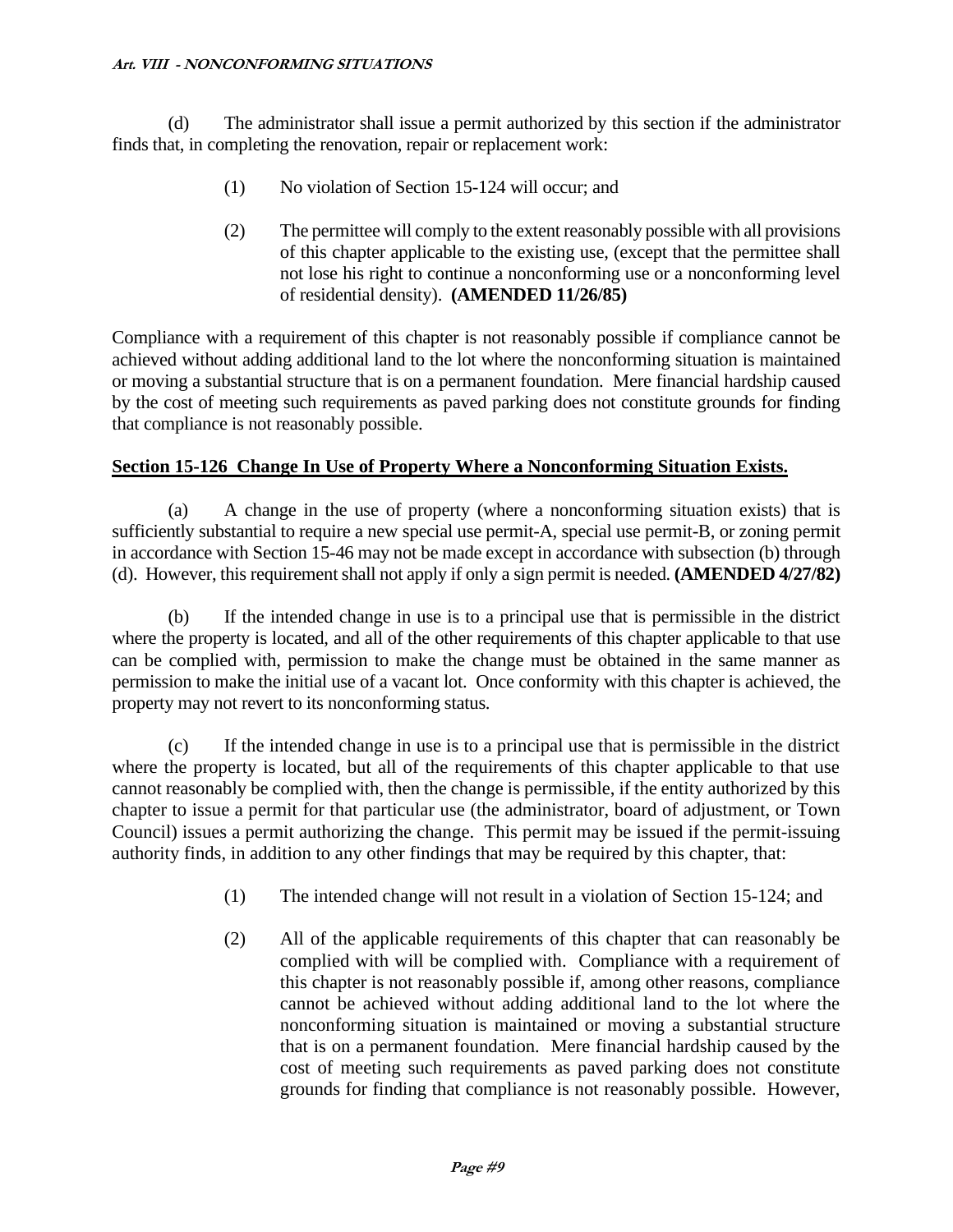the permit-issuing authority may conclude that compliance is not reasonably possible if the cost (financial and otherwise) of compliance is substantially disproportional to the benefits of eliminating a nonconformity**.**  In no case may an applicant be given permission pursuant to this subsection to construct a building or add to an existing building if additional nonconformities would thereby be created. **(AMENDED 5/25/04)**

(d) If the intended change in use is to another principal use that is also nonconforming, then the change is permissible if the entity authorized by this chapter to issue a permit for that particular use (administrator, board of adjustment, or Town Council) issues a permit authorizing the change. The permit-issuing authority may issue the permit if it finds, in addition to other findings that may be required by this chapter, that:

- (1) The use requested is one that is permissible in some zoning district with either a special use permit-A, special use permit-B, or zoning permit; and
- (2) All of the conditions applicable to the permit authorized in subsection (c) of this section are satisfied; and
- (3) The proposed development will have less of an adverse impact on those most affected by it and will be more compatible with the surrounding neighborhood than the use in operation at the time the permit is applied for.

# **Section 15-127 Abandonment and Discontinuance of Nonconforming Situations. (AMENDED 06/18/91)**

(a) When a nonconforming use is discontinued for a period of at least twelve consecutive months, the property may thereafter be used only for conforming purposes, except as provided in subsection (b).

(b) When a nonconforming use has been discontinued for a consecutive period of at least twelve months, then the property may thereafter be re-used for a use within the same principal use classification as the most recently discontinued nonconforming use if the permit-issuing authority issues a permit authorizing the change. As used in this subsection, the term permit-issuing authority means the Town Council, if the use proposed would require a special use permit-A in any zoning district where such use is permissible, and otherwise means the board of adjustment. The permit issuing authority may issue the permit if it finds, in addition to other findings that may be required by this chapter, that:

- (1) All of the conditions applicable to the permit authorized in subsection 15-126(c) are satisfied; and
- (2) The property where the nonconforming use is proposed to be reinstated is particularly well adapted (in terms of the nature and orientation of improvements on that property) to that nonconforming use, and it would be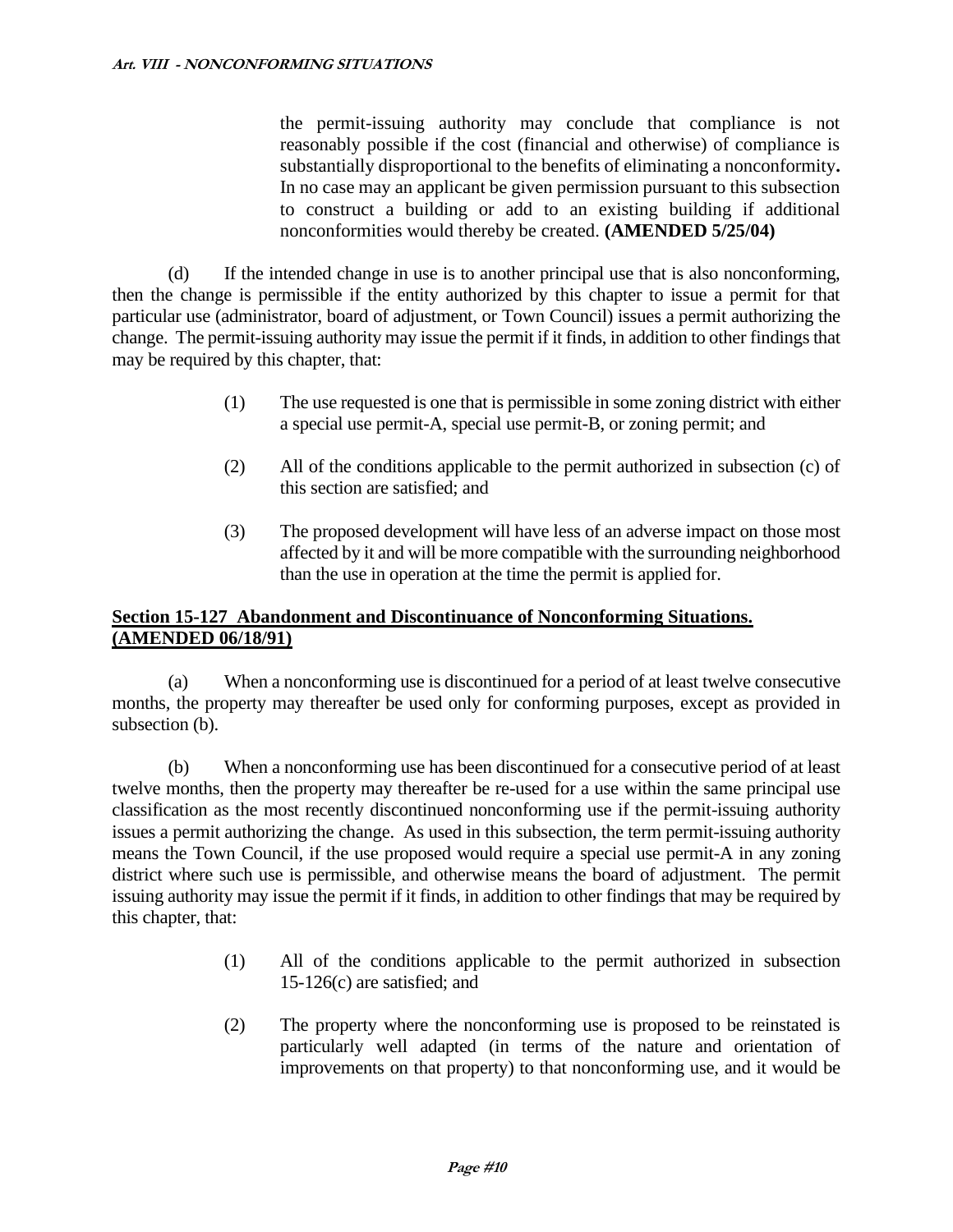substantially difficult or impractical to use this property for conforming purposes; and

- (3) Reinstatement of the nonconforming use will not have a substantially adverse effect on the public health or safety or the value, use, or enjoyment of properties in the immediate area of the nonconforming use; and
- (4) Since the nonconforming use was discontinued, the property has not been used for conforming purposes for more than a continuous period of three months.

(c) If the principal activity on the property where a nonconforming situation other than a nonconforming use exists is discontinued for a consecutive period of at least twelve months, then that property may thereafter be used only in conformity with all of the regulations applicable to the pre-existing use unless the entity with authority to issue a permit for the intended use issues a permit to allow the property to be used for this purpose without correcting the nonconforming situations. This permit may be issued if the permit-issuing authority finds that eliminating a particular nonconformity is not reasonably possible (i.e., cannot be accomplished without adding additional land to the lot where the nonconforming situation is maintained or moving a substantial structure that is on a permanent foundation). The permit shall specify which nonconformity need not be corrected.

(d) For purposes of determining whether a right to continue a nonconforming situation is lost pursuant to this section, all of the buildings, activities, and operations maintained on a lot are generally to be considered as a whole. For example, the failure to rent one apartment in a nonconforming apartment building for twelve months shall not result in a loss of the right to rent that apartment or space thereafter so long as the apartment building as a whole is continuously maintained. But if a nonconforming use is maintained in conjunction with a conforming use, discontinuance of a nonconforming use for the required period shall terminate the right to maintain it thereafter [subject to subsection (b)].

(e) When a structure or operation made nonconforming by this chapter is vacant or discontinued at the effective date of this chapter, the twelve-month period for purposes of this section begins to run at the effective date of this chapter.

# **Section 15-128 Completion of Nonconforming Projects.**

(a) All nonconforming projects on which construction was begun at least 180 days before the effective date of this chapter as well as all nonconforming projects that are at least twenty-five percent completed in terms of the total expected cost of the project on the effective date of this chapter may be completed in accordance with the terms of their permits, so long as these permits were validly issued and remain unrevoked and unexpired. If a development is designed to be completed in stages, this subsection shall apply only to the particular phase under construction.

(b) Except as provided in subsection (a), and except to the extent that a developer has a vested right as set forth in Sections 15-128.2 and 15-128.3, all work on any nonconforming project shall cease on the effective date of this chapter, and all permits previously issued for work on nonconforming projects shall be revoked as of that date. The permit-issuing authority shall issue such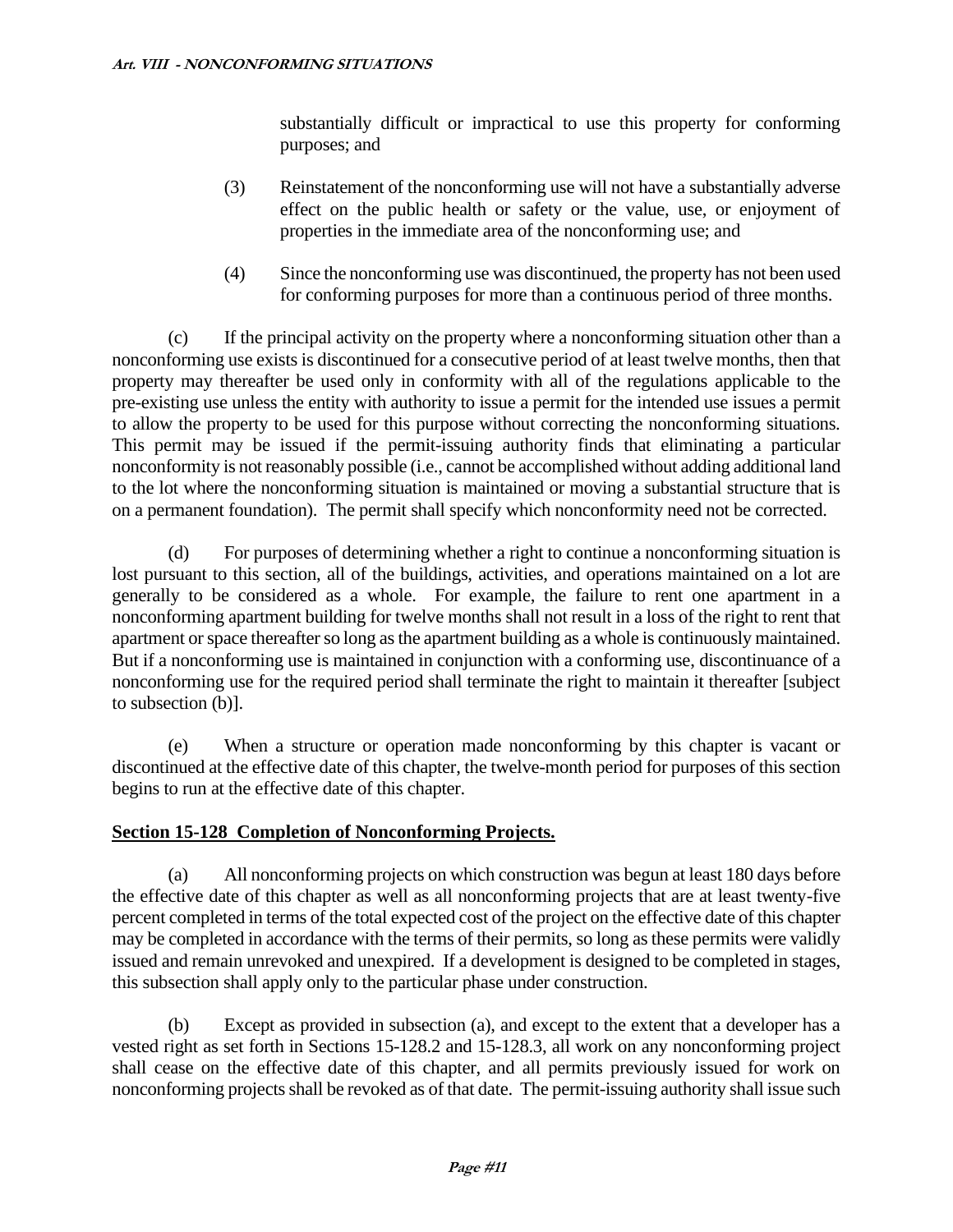a permit if it finds that the applicant has in good faith made substantial expenditures or incurred substantial binding obligations or otherwise changes his position in some substantial way in reasonable reliance on the land use law as it existed before the effective date of this chapter and thereby would be unreasonably prejudiced if not allowed to complete his project as proposed. In considering whether these findings may be made, the permit-issuing authority shall be guided by the following, as well as other relevant considerations: **(AMENDED 11/10/81; 10/01/91)**

- (1) All expenditures made to obtain or pursuant to a building, special use permit-A, special use permit-B, or zoning permit that was validly issued and that remains unrevoked shall be considered as evidence of reasonable reliance on the land use law that existed before this chapter became effective. **(AMENDED 4/27/82)**
- (2) Except as provided in subdivision (b)(1), no expenditures made more than 180 days before the effective date of this chapter may be considered as evidence of reasonable reliance on the land use law that existed before this chapter became effective. An expenditure is made at the time a party incurs a binding obligation to make that expenditure.
- (3) To the extent that expenditures are recoverable with a reasonable effort, a party shall not be considered prejudiced by having made those expenditures. For example, a party shall not be considered prejudiced by having made some expenditures to acquire a potential development site if the property obtained is approximately as valuable under the new classification as it was under the old, for the expenditure can be recovered by a resale of the property.
- (4) To the extent that a nonconforming project can be made conforming and that expenditures made, or obligations incurred can be effectively utilized in the completion of a conforming project, a party shall not be considered prejudiced by having made such expenditures.
- (5) An expenditure shall be considered substantial if it is significant both in dollar amount and in terms of (i) the total estimated costs of the proposed project, and (ii) the ordinary business practices of the developer.
- (6) A person shall be considered to have acted in good faith if actual knowledge of a proposed change in the land use law affecting the proposed development site could not be attributed to him.
- (7) Even though a person had actual knowledge of a proposed change in the land use law affecting a development site, the permit-issuing authority may still find that he acted in good faith if he did not proceed with his plans in a deliberate attempt to circumvent the effects of the proposed ordinance. The permit-issuing authority may find that the developer did not proceed in an attempt to undermine the proposed ordinance if it determines that (i) at the time the expenditures were made, either there was considerable doubt about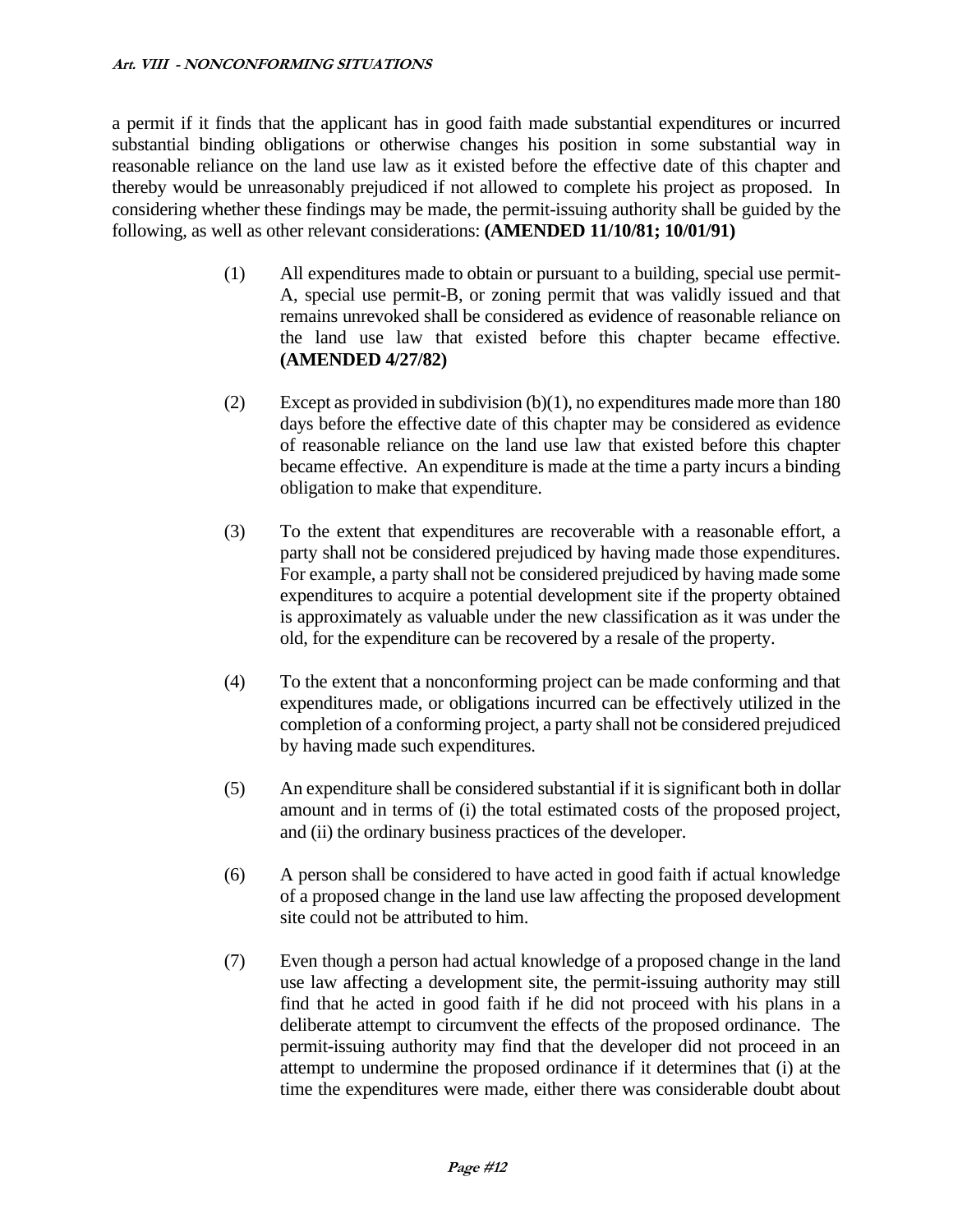whether any ordinance would ultimately be passed, or it was not clear that the proposed ordinance would prohibit the intended development, and (ii) the developer had legitimate business reasons for making expenditures.

(8) In deciding whether a permit should be issued under this section, the permit issuing authority shall not be limited to either denying a permit altogether or issuing a permit to complete the project (or phases, sections, or stages thereof) as originally proposed or approved. Upon proper submission of plans by the applicant, the permit issuing authority may also issue a permit authorizing a development that is less nonconforming than the project as originally proposed or approved but that still does not comply with all the provisions of the ordinance making the project nonconforming. **(AMENDED 10/01/91)**

(c) When it appears from the developer's plans or otherwise that a project was intended to be or reasonably could be completed in phases, stages, segments, or other discrete units, the developer shall be allowed to complete only those phases or segments with respect to which the developer can make the showing required under subsection (b). In addition to the matters and subject to the guidelines set forth in subdivisions (1) through (8) of subsection (b), the permit issuing authority shall, in determining whether a developer would be unreasonably prejudiced if not allowed to complete phases or segments of a nonconforming project, consider the following in addition to other relevant factors:

- (1) Whether any plans prepared or approved regarding incomplete phases constitute conceptual plans only or construction drawings based upon detailed surveying, architectural, or engineering work.
- (2) Whether any improvements, such as streets or utilities, have been installed in phases not yet completed.
- (3) Whether utilities and other facilities installed in completed phases have been constructed in such a manner or location or on such a scale, in anticipation of connection to or interrelationship with approved but incomplete phases, that the investment in such utilities or other facilities cannot be recouped if such approved but incomplete phases are constructed in conformity with existing regulations. **(AMENDED 10/01/91)**

# (d) **(REPEALED 6/22/21)**

(e) The administrator shall send copies of this section to the persons listed as owners for tax purposes (and developers, if different from the owners) of all properties in regard to which permits have been issued for nonconforming projects or in regard to which a nonconforming project is otherwise known to be in some stage of development. This notice shall be sent by certified mail not less than fifteen days before the effective date of this chapter.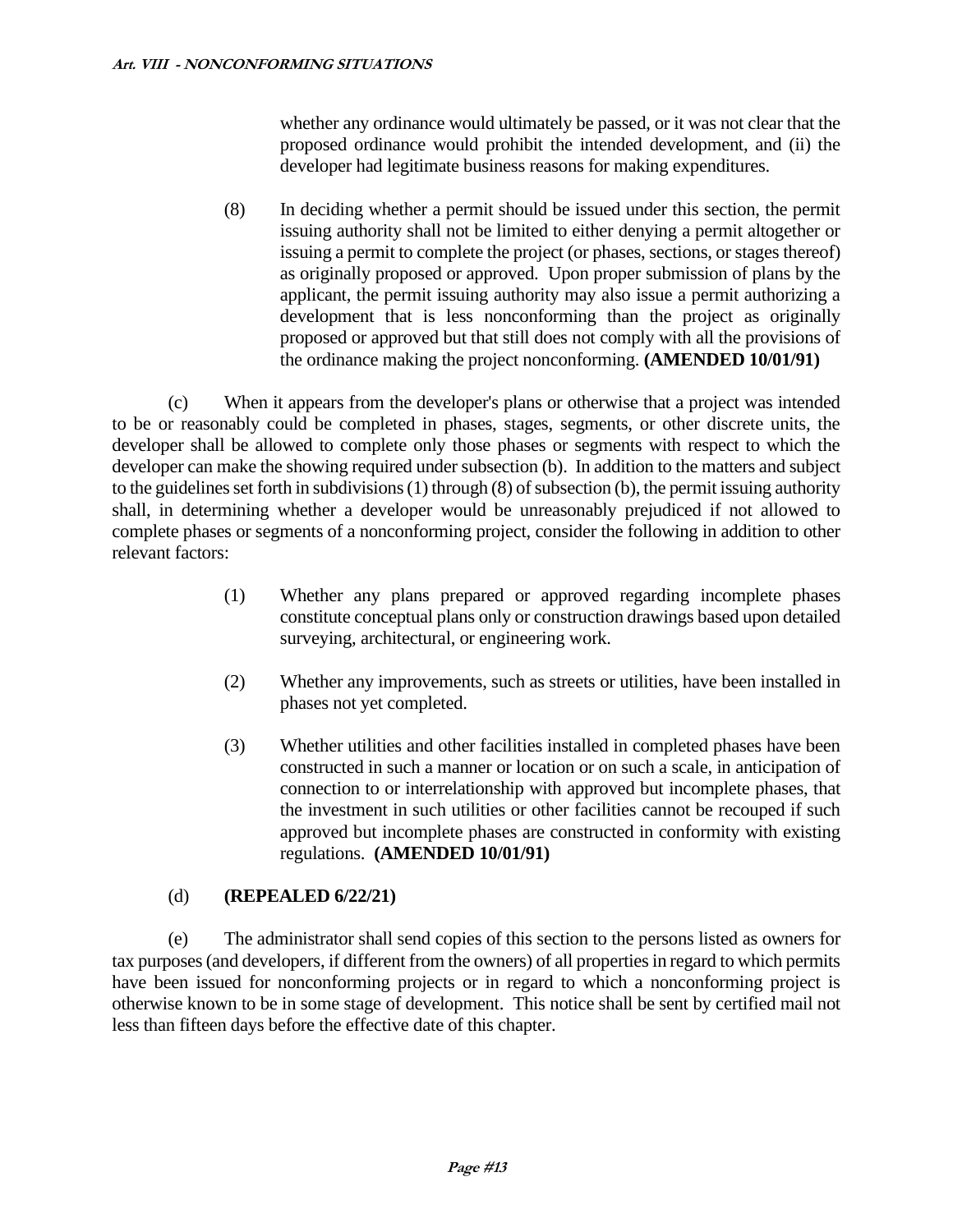(f) The permit-issuing authority shall establish expedited procedures for hearing applications for permits under this section. These applications shall be heard, whenever possible, before the effective date of this chapter, so that construction work is not needlessly interrupted.

# (g) **(REPEALED 6/22/21)**

### **Section 15-128.1 Authorization of Nonconforming Projects. (REPEALED 6/22/21)**

### **Section 15-128.2 Vested Rights and Permit Choice. (REWRITTEN 6/22/21)**

(a) Findings. The Town Council recognizes that development typically follows significant investment in site evaluation, planning, development costs, consultant fees, and related expenses, and finds that it is necessary and desirable to provide for the establishment of certain vested rights in order to ensure reasonable certainty, stability, and fairness in the development regulation process, to secure the reasonable expectations of landowners, and to foster cooperation between the public and private sectors in land-use planning and development regulation. In accordance with G.S. sections 160D-108 and 160-108.1, the provisions below and in Section 128.3 are designed to provide a balance between private expectations and the public interest.

(b) Permit Choice. If a land development regulation is amended between the time a development permit application was submitted and a development permit decision is made or if a land development regulation is amended after a development permit decision has been challenged and found to be wrongfully denied or illegal, G.S. 143-755 applies.

(c) Vested Rights. Amendments in land development regulations are not applicable or enforceable without the written consent of the owner with regard to any of the following:

- (1) Buildings or uses of buildings or land for which a development permit application has been submitted and subsequently issued in accordance with G.S. 143-755.
- (2) Subdivisions of land for which a development permit application authorizing the subdivision has been submitted and subsequently issued in accordance with G.S. 143-755.
- (3) A site-specific vesting plan pursuant to G.S. 160D-108.1.
- (4) A multi-phased development pursuant to subsection (f) of this section*.*
- (5) A vested right established by the terms of a development agreement authorized by Article 10 of G.S. Chapter 160D.

The establishment of a vested right under any subdivision of this subsection does not preclude vesting under one or more other subdivisions of this subsection or vesting by application of common law principles. A vested right, once established as provided for in this section or by common law, precludes any action by the town that would change, alter, impair, prevent, diminish,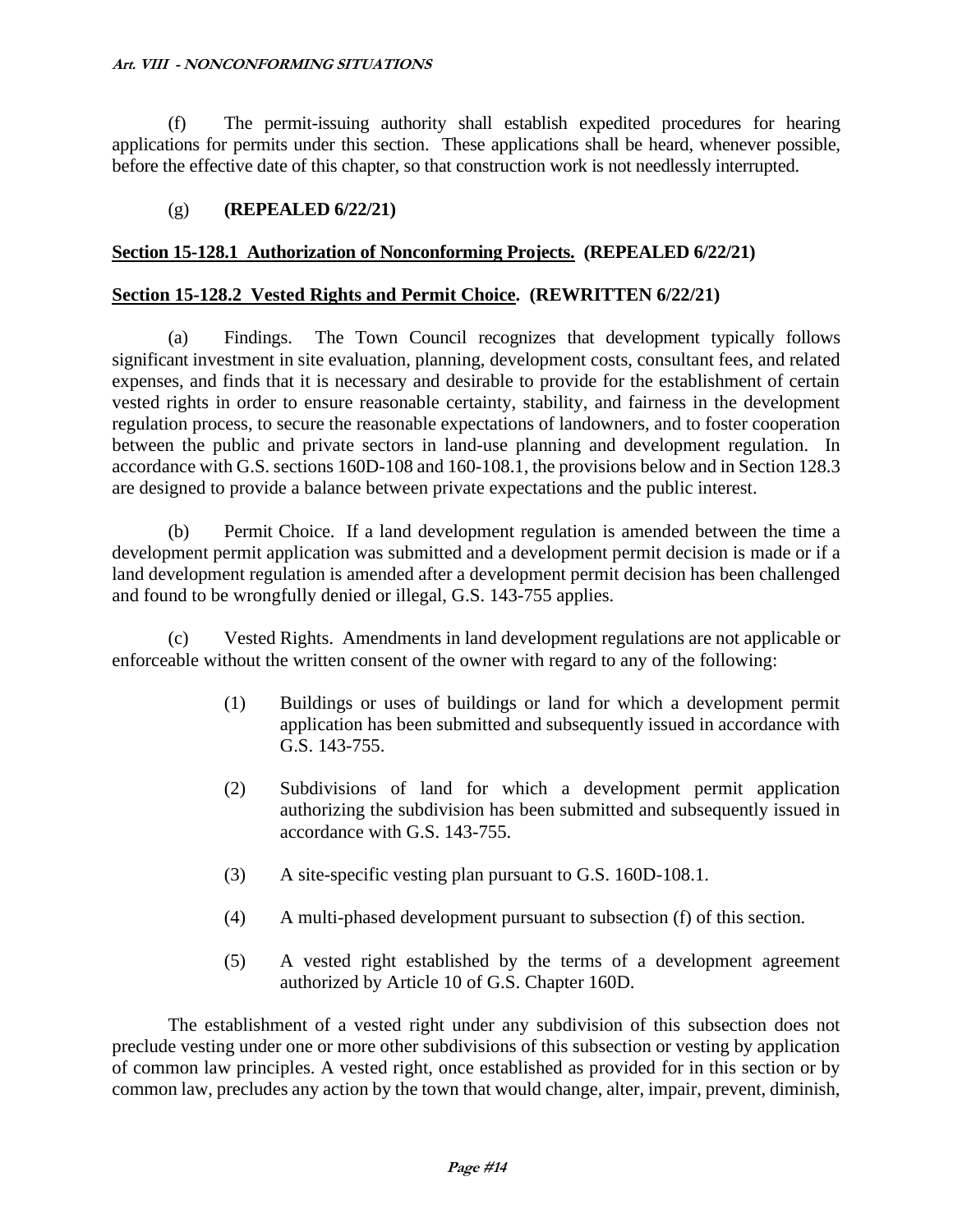or otherwise delay the development or use of the property allowed by the applicable land development regulation or regulations, except where a change in State or federal law mandating town enforcement occurs after the development application is submitted that has a fundamental and retroactive effect on the development or use.

(d) Duration of Vesting. Upon issuance of a development permit, the statutory vesting granted by subsection (c) of this section for a development project is effective upon filing of the application in accordance with G.S. 143-755, for so long as the permit remains valid pursuant to law. A zoning right that has been vested as provided in this chapter shall remain vested for a period of two years after issuance of a development permit unless work authorized by the permit has substantially commenced. For the purposes of this section, a permit is issued either in the ordinary course of business of the applicable governmental agency or by the applicable governmental agency as a court directive.

The statutory vesting granted by this section, once established, expires for an uncompleted development project if development work is intentionally and voluntarily discontinued for a period of not less than 24 consecutive months, and the statutory vesting period granted by this section for a nonconforming use of property expires if the use is intentionally and voluntarily discontinued for a period of not less than 24 consecutive months. The 24-month discontinuance period is automatically tolled during the pendency of any board of adjustment proceeding or civil action in a State or federal trial or appellate court regarding the validity of a development permit, the use of the property, or the existence of the statutory vesting period granted by this section. The 24-month discontinuance period is also tolled during the pendency of any litigation involving the development project or property that is the subject of the vesting

(e) Multiple Permits for Development Project. Subject to subsection (d) of this section, where multiple town development permits are required to complete a development project, the development permit applicant may choose the version of each of the town development regulations applicable to the project upon submittal of the application for any initial development permit. This provision is applicable only for those subsequent development permit applications filed within 18 months of the date following the approval of an initial permit. For purposes of the vesting protections of this subsection, an erosion and sedimentation control permit or a sign permit is not an initial development permit.

(f) Multi-Phased Development. A multi-phased development is vested for the entire development with the land development regulations then in place at the time a site plan approval is granted for the initial phase of the multi-phased development. A right which has been vested as provided for in this subsection remains vested for a period of seven years from the time a site plan approval is granted for the initial phase of the multi-phased development.

(g) Continuing Review. Following issuance of a development permit, the town may make subsequent inspections and reviews to ensure compliance with the applicable regulations in effect at the time of the original approval.

(h) Process to Claim Vested Right. A person claiming a statutory or common law vested right may submit information to substantiate that claim to the administrator, who shall make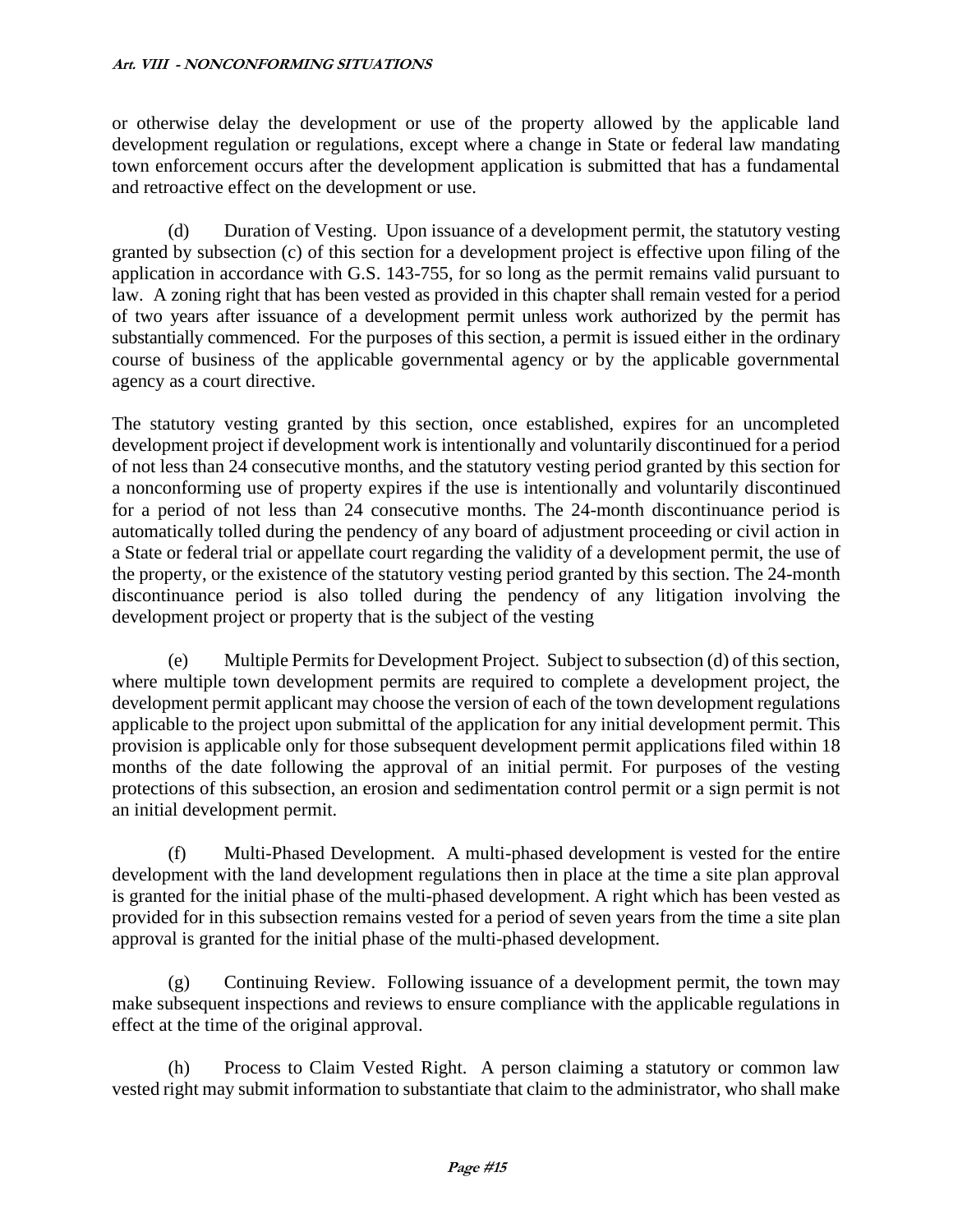an initial determination as to the existence of the vested right. The decision of the administrator may be appealed under G.S. 160D-405 [See Subsection 15-93.1(b) of this chapter.]. On appeal, the existence of a vested right shall be reviewed de novo. In lieu of seeking such a determination or pursuing an appeal under G.S. 160D-405, a person claiming a vested right may bring an original civil action as provided by G.S. 160D-1403.1.

(i) Miscellaneous Provisions. The vested rights granted by this section run with the land except for the use of land for outdoor advertising governed by G.S. 136-136.1 and G.S. 136- 131.2 in which case the rights granted by this section run with the owner of the permit issued by the North Carolina Department of Transportation. Nothing in this section precludes judicial determination, based on common law principles or other statutory provisions, that a vested right exists in a particular case or that a compensable taking has occurred. Except as expressly provided in this section, nothing in this section shall be construed to alter the existing common law.

# **Section 15-128.3 Vested Rights – Site Specific Vesting Plans. (REWRITTEN 6/22/21)**

(a) Site-Specific Vesting Plan. A site-specific vesting plan consists of a plan submitted to the town in which the applicant requests vesting pursuant to this section, describing with reasonable certainty on the plan the type and intensity of use for a specific parcel or parcels of property. The plan may be in the form of, but not be limited to, any of the following plans or approvals: a planned unit development plan, a preliminary or general development plan, a special use permit, a conditional district zoning plan, or any other land-use approval designation.

Unless otherwise expressly provided by the town, the plan shall include the requirements of the permit sought and the following if not required by the permit: approximate boundaries of the site; significant topographical and other natural features affecting development of the site; the approximate location on the site of the proposed buildings, structures, and other improvements; the approximate dimensions, including height, of the proposed buildings and other structures; and the approximate location of all existing and proposed infrastructure on the site, including water, sewer, roads, and pedestrian walkways.

(b) Establishment of Vested Right. A vested right is established with respect to any property upon the valid approval, or conditional approval, of a site-specific vesting plan as provided in this section. Such a vested right confers upon the landowner the right to undertake and complete the development and use of the property under the terms and conditions of the site specific vesting plan, including any amendments thereto. The vested right under this section commences upon the issuance of the permit or rezoning in question, and the date of issuance is to be determined in accordance with the provisions of Subsection 15-62(d) for permits and Section 15-141.4 for conditional rezonings.

(c) Approval and Amendment of Plans. If a site-specific vesting plan is based on an approval required by a town development regulation, the town shall provide whatever notice and hearing is required for that underlying approval. A duration of the underlying approval that is less than two years does not affect the duration of the site-specific vesting plan established under this section. If the site-specific vesting plan is not based on such an approval, a legislative hearing with notice as required by G.S. 160D-602 and pursuant to Article XX of this chapter shall be held.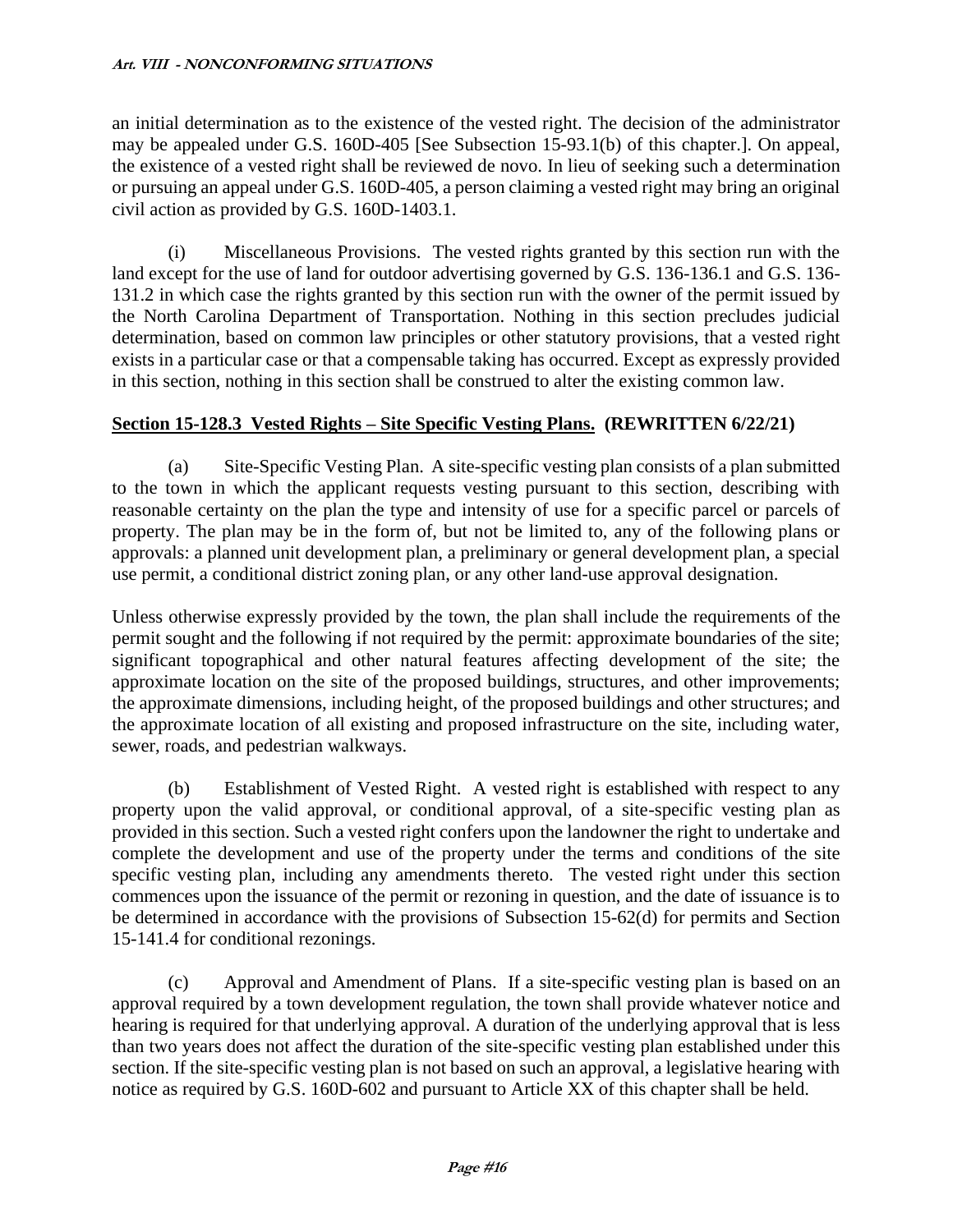The town may approve a site-specific vesting plan upon any terms and conditions that may reasonably be necessary to protect the public health, safety, and welfare. Conditional approval results in a vested right, although failure to abide by the terms and conditions of the approval will result in a forfeiture of vested rights. The town shall not require a landowner to waive the landowner's vested rights as a condition of developmental approval. A site specific vesting plan is deemed approved upon the effective date of the town's decision approving the plan or another date determined by the council upon approval. An approved site-specific vesting plan and its conditions may be amended with the approval of the owner and the town as follows: any substantial modification must be reviewed and approved in the same manner as the original approval; minor modifications may be approved by the administrator, as provided for in section 15-64 of this chapter for permits and section 14-141.4 for conditional rezonings.

(d) Continuing Review. Following approval or conditional approval of a site-specific vesting plan, the town may make subsequent reviews and require subsequent approvals to ensure compliance with the terms and conditions of the original approval, provided that these reviews and approvals are not inconsistent with the original approval. The town may, pursuant to G.S. 160D-403(f), revoke the original approval for failure to comply with applicable terms and conditions of the original approval or the applicable local development regulations.

- (e) Duration and Termination of Vested Right.
	- (1) A vested right for a site-specific vesting plan remains vested for a period of two years. This vesting shall not be extended by any amendments or modifications to a site-specific vesting plan except as provided for in sections 15-64 and 15-141.4 of this chapter, or unless expressly provided by the approval authority at the time the amendment or modification is approved.
	- (2) Notwithstanding the provisions of subdivision (1) of this subsection, the Town Council may provide for rights to be vested for a period exceeding two years but not exceeding five years where warranted in light of all relevant circumstances, including, but not limited to, the size and phasing of development, the level of investment, the need for the development, economic cycles, and market conditions or other considerations. These determinations are in the sound discretion of the Town Council and shall be made following the process specified for the particular form of a sitespecific vesting plan involved in accordance with subsection (a) of this section.
	- (3) Upon issuance of a building permit, the provisions of G.S. 160D-1111 and G.S. 160D-1115 apply, except that a permit does not expire and shall not be revoked because of the running of time while a vested right under this section is outstanding.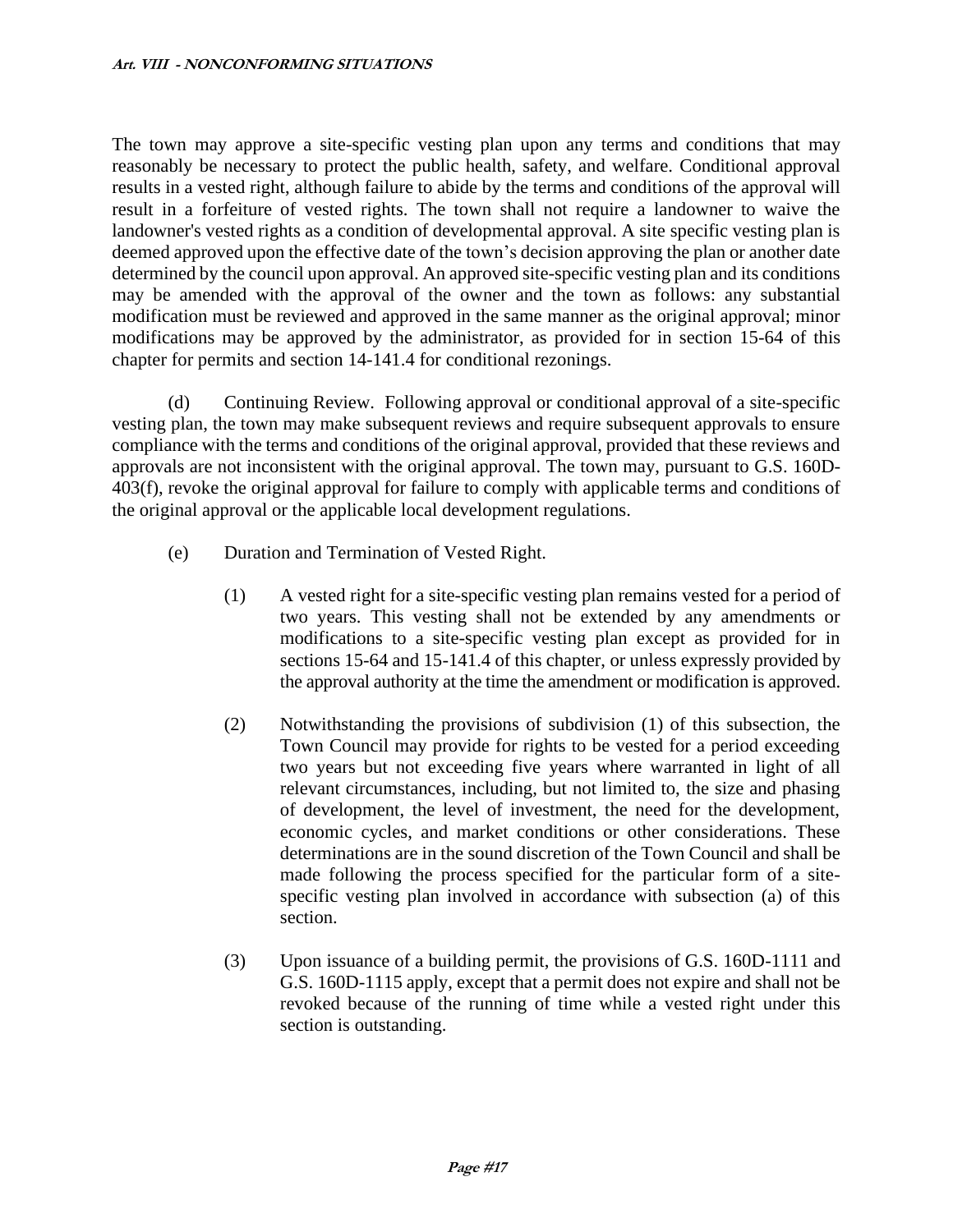- (4) A right vested as provided in this section terminates at the end of the applicable vesting period with respect to buildings and uses for which no valid building permit applications have been filed.
- (f) Subsequent Changes Prohibited; Exceptions.
	- (1) A vested right, once established as provided for in this section, precludes any zoning action by the town which would change, alter, impair, prevent, diminish, or otherwise delay the development or use of the property as set forth in an approved site-specific vesting plan, except under one or more of the following conditions:
		- a. With the written consent of the affected landowner.
		- b. Upon findings, by ordinance after notice and an evidentiary hearing, that natural or human-made hazards on or in the immediate vicinity of the property, if uncorrected, would pose a serious threat to the public health, safety, and welfare if the project were to proceed as contemplated in the site-specific vesting plan.
		- c. To the extent that the affected landowner receives compensation for all costs, expenses, and other losses incurred by the landowner, including, but not limited to, all fees paid in consideration of financing, and all architectural, planning, marketing, legal, and other consulting fees incurred after approval by the town, together with interest as provided under G.S. 160D-106. Compensation shall not include any diminution in the value of the property which is caused by the action.
		- d. Upon findings, by ordinance after notice and an evidentiary hearing, that the landowner or the landowner's representative intentionally supplied inaccurate information or made material misrepresentations that made a difference in the approval by the town of the site-specific vesting plan or the phased development plan.
		- e. Upon the enactment or promulgation of a State or federal law or regulation that precludes development as contemplated in the sitespecific vesting plan or the phased development plan, in which case the town may modify the affected provisions, upon a finding that the change in State or federal law has a fundamental effect on the plan, by ordinance after notice and an evidentiary hearing.
	- (2) The establishment of a vested right under this section does not preclude the application of overlay zoning or other development regulations which impose additional requirements but do not affect the allowable type or intensity of use, or ordinances or regulations which are general in nature and are applicable to all property subject to development regulation by the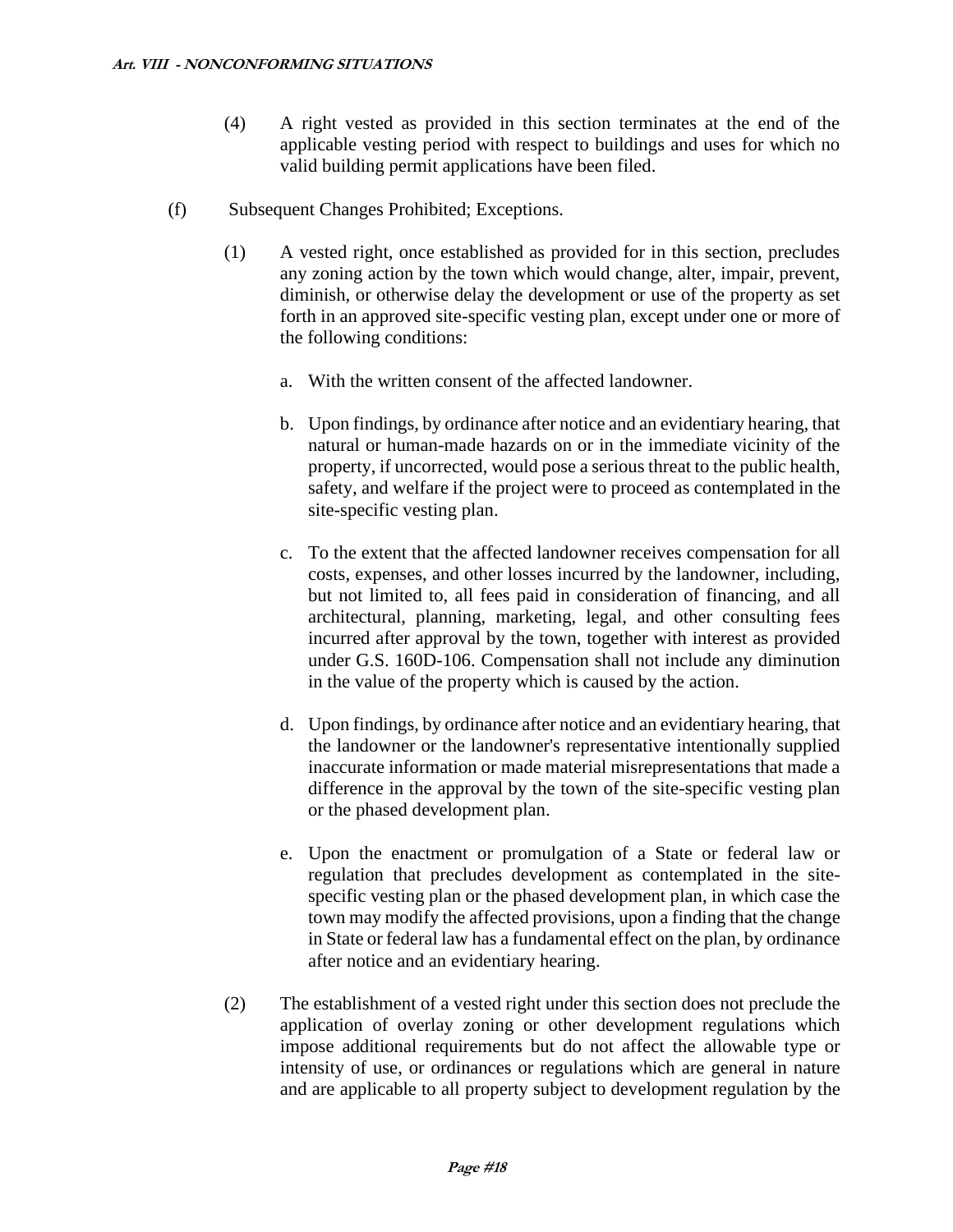town, including, but not limited to, building, fire, plumbing, electrical, and mechanical codes. Otherwise applicable new regulations become effective with respect to property which is subject to a site-specific vesting plan upon the expiration or termination of the vesting rights period provided for in this section.

(3) Notwithstanding any provision of this section, the establishment of a vested right does not preclude, change, or impair the authority of the town to adopt and enforce development regulations governing nonconforming situations or uses.

(g) Miscellaneous Provisions. A vested right obtained under this section is not a personal right but attaches to and runs with the applicable property, and should be recorded in the County Register of Deeds. After approval of a site-specific vesting plan, all successors to the original landowner are entitled to exercise these rights.

# **Section 15-129 Nonconforming Signs.**

(a) Notwithstanding any other provision of this article, a nonconforming sign that exceeds the height or size limitations of Article XVII by more than ten percent or that is nonconforming in some other way shall, within three years following the effective date of this chapter, or two years after notification, whichever is sooner, be altered to comply with the provisions of this chapter (particularly Article XVII) or be removed. If the nonconformity consists of too many freestanding signs or an excess of total sign area, the person responsible for the violation may determine which sign or signs need to be altered or removed by bringing the development into conformity with the provisions of Article XVII.

(b) Within nine months after the effective date of this chapter, the administrator shall make every reasonable effort to identify all the nonconforming signs within the town's planning jurisdiction. He shall then contact the person responsible for each such sign (as well as the owner of the property where the nonconforming sign is located, if different from the former) and inform such person (i) that the sign is nonconforming, (ii) how it is nonconforming, (iii) what must be done to correct it and by what date, and (iv) the consequences of failure to make the necessary corrections. The administrator shall keep complete records of all correspondence, communications, and other actions taken with respect to such nonconforming signs.

(c) This section applies to all signs, including off-premises signs.

# **Section 15-130 Nonconforming Mobile Home Communities.** (**AMENDED 10/20/87**)

(a) Existing mobile home communities (use classifications 1.122 or 1.123) that do not meet all of the standards for such a use that are set forth elsewhere in this ordinance at the time of adoption of this section shall be considered nonconforming. Such uses shall not expand in any way beyond the existing developed areas but shall be allowed to remove and replace the units on spaces existing within the existing community at the time of adoption of this section.